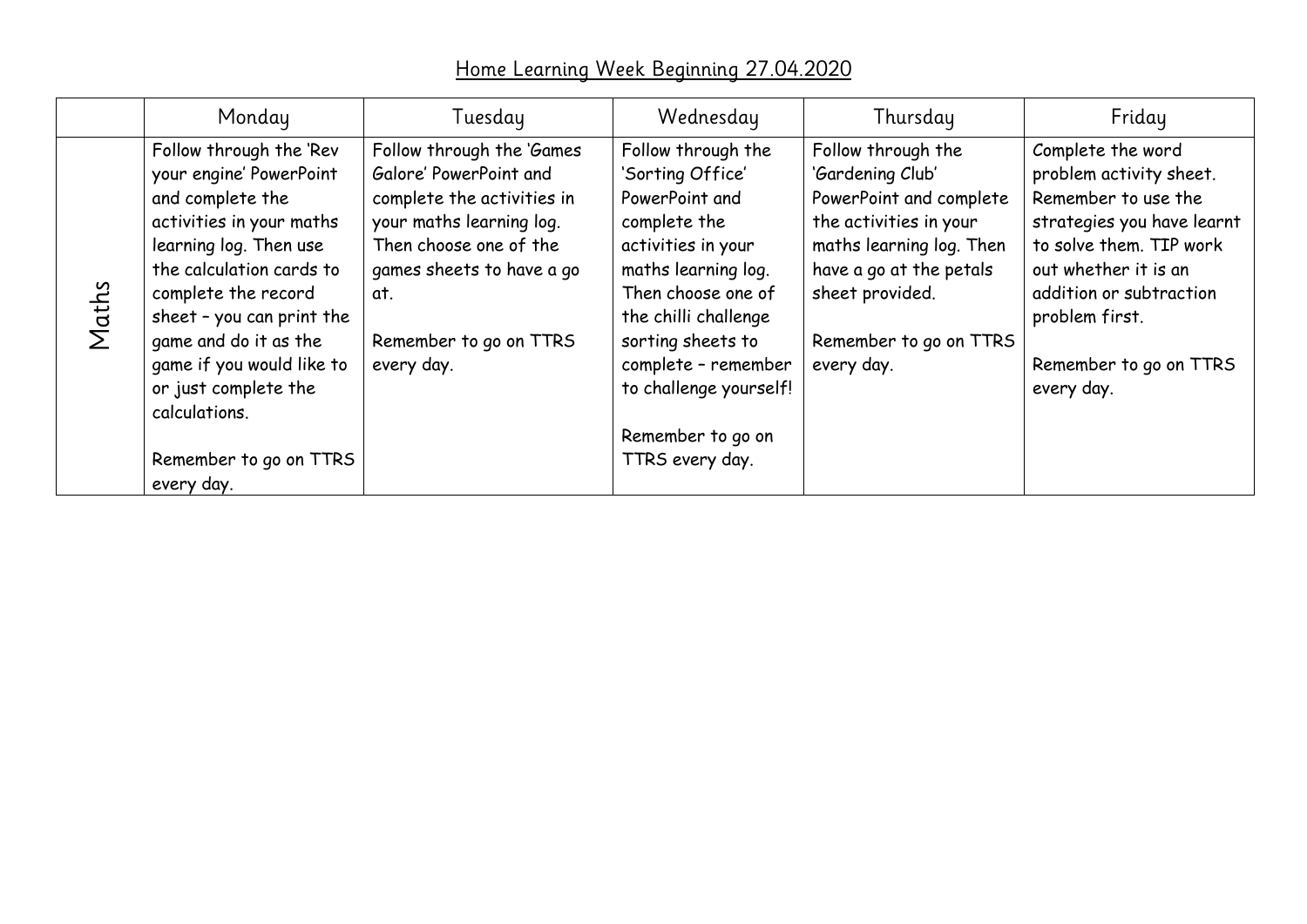| This week's English work   | SPAG / Grammar task           | SPAG/Grammar task     | Writing task             | Finish previous writing      |
|----------------------------|-------------------------------|-----------------------|--------------------------|------------------------------|
| is linked to the story of  |                               |                       | Imagine you are one of   | task or                      |
| Mr Majeika                 | This is Monday 20/4 BBC       | Worksheet on co-      | the children in Class 3. | https://www.bbc.co.uk/bit    |
|                            | <b>BITESIZE</b> lesson        | ordinating            | Write a diary entry      | esize/articles/zhp3bdm       |
| <b>Reading Task</b>        |                               | conjunctions and      | about the day that Mr    |                              |
| Before reading:            | https://www.bbc.co.uk/bites   | subordinating         | Majeika arrived.         | Again the link will take you |
| Predict. What you think    | ize/articles/zjrdwty          | conjunctions          |                          | to Tuesday 21/4 BBC          |
| the story might be about   |                               |                       | Aim to write two         | <b>BITESIZE</b> task.        |
| based on its title?        | There are 2 videos and 4      | There are three       | paragraphs.              |                              |
|                            | activities to revise and      | sheets                |                          | There are two videos and     |
| During reading:            | consolidate what nouns are    | $*$ - easy            | You could include:       | 3 activities                 |
| Write a list of the names  | and how to identify them      | ** - medium           | How did you feel before  | These link to twinkl         |
| of every new character     |                               | *** - hard            | Mr Majeika arrived?      | sheets - they are also in    |
| you meet.                  | These link to twinkl sheets - |                       | What did you think about | the folder                   |
|                            | they are also in the folder   | Please choose which   | how Mr Majeika arrived?  | There are three sheets       |
| After reading:             |                               | one you think you can | How do you feel about    | $*$ - easy                   |
| Which character do you     | <b>Reading Task</b>           | do with your child    | having Mr Majeika as a   | ** - medium                  |
| think is the most          | Please read with your child   |                       | teacher?                 | *** - hard                   |
| important and why?         | as many days as possible for  | <b>Reading Task</b>   |                          |                              |
|                            | at least 10 mins              | Please read with your | Also use some of the     | Please choose which one      |
| Read chapter 1 (you will   | When they have finished       | child as many days as | prompt sheets from       | you think you can do with    |
| find it in Monday folder)  | encourage them to log on and  | possible for at least | other sessions for       | your child                   |
| Your child could read      | complete the quiz             | 10 mins               | subordinating            |                              |
| this independent or with   | You could use the reading     | When they have        | conjunctions and fronted | <b>Reading Task</b>          |
| you                        | prompt questions to help      | finished encourage    | adverbials               | Please read with your        |
|                            | them understand what they     | them to log on and    |                          | child as many days as        |
| If reading with them-      | have read                     | complete the quiz     | <b>Reading Task</b>      | possible for at least 10     |
| stop along the way - what  | Or use the reading            | You could use the     | Please read with your    | mins                         |
| has happened so far?       | reflection sheet              | reading prompt        | child as many days as    | When they have finished      |
| If there is a word that    |                               | questions to help     | possible for at least 10 | encourage them to log on     |
| you think might need       |                               | them understand       | mins                     | and complete the quiz        |
| explaining - talk about it |                               | what they have read   | When they have finished  | You could use the reading    |
| with them - look it up etc |                               | Or use the reading    | encourage them to log on | prompt questions to help     |
|                            |                               | reflection sheet      | and complete the quiz    |                              |

English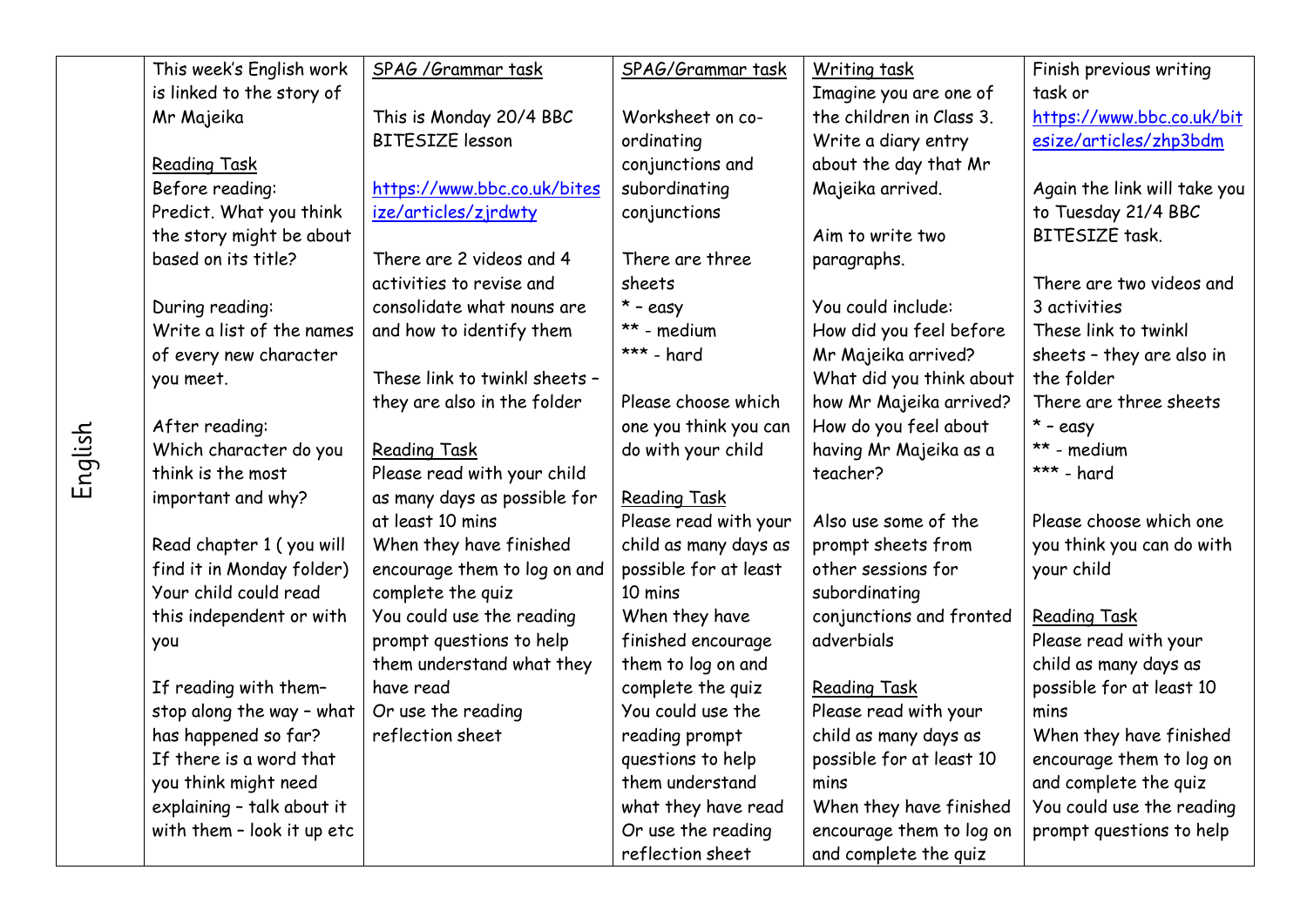|  |  | You could use the        | them understand what |
|--|--|--------------------------|----------------------|
|  |  | reading prompt questions | they have read       |
|  |  | to help them understand  | Or use the reading   |
|  |  | what they have read      | reflection sheet     |
|  |  |                          |                      |
|  |  | Or use the reading       |                      |
|  |  | reflection sheet         |                      |
|  |  |                          |                      |
|  |  |                          |                      |
|  |  |                          |                      |
|  |  |                          |                      |
|  |  |                          |                      |
|  |  |                          |                      |
|  |  |                          |                      |
|  |  |                          |                      |
|  |  |                          |                      |
|  |  |                          |                      |
|  |  |                          |                      |
|  |  |                          |                      |
|  |  |                          |                      |
|  |  |                          |                      |
|  |  |                          |                      |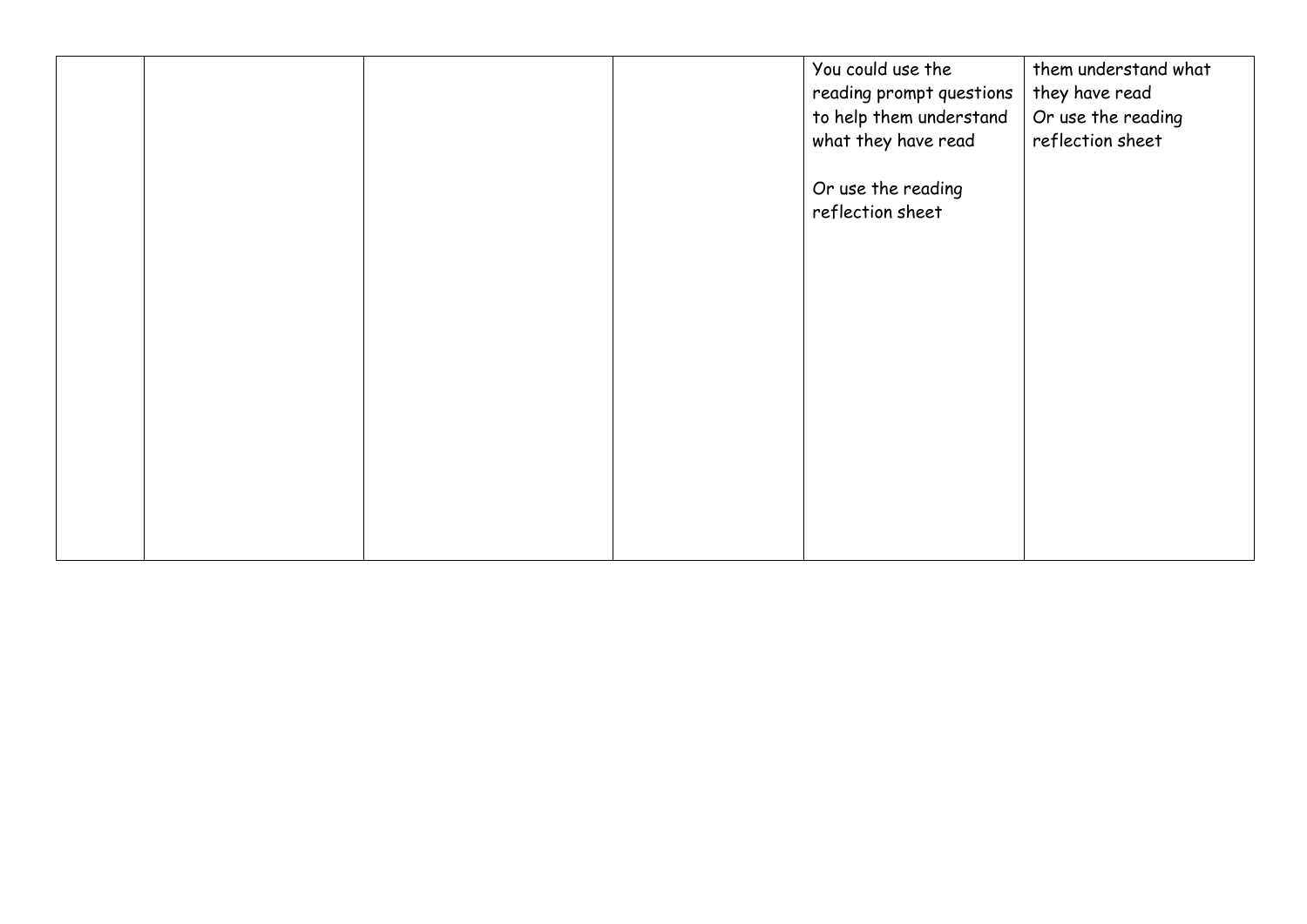|                     | Read through Spellings<br>PowerPoint. This focuses                                                                                                                                                                                                                                                                                                                                                                                                                                                                                                                                                                                                                                                               | Following from yesterday                                                                                                  | Word search activity                                                                                                                                                                                                          | Look Cover Write Check<br>your spelling words | Pyramid spelling                                                                                                                                                                                                               |  |
|---------------------|------------------------------------------------------------------------------------------------------------------------------------------------------------------------------------------------------------------------------------------------------------------------------------------------------------------------------------------------------------------------------------------------------------------------------------------------------------------------------------------------------------------------------------------------------------------------------------------------------------------------------------------------------------------------------------------------------------------|---------------------------------------------------------------------------------------------------------------------------|-------------------------------------------------------------------------------------------------------------------------------------------------------------------------------------------------------------------------------|-----------------------------------------------|--------------------------------------------------------------------------------------------------------------------------------------------------------------------------------------------------------------------------------|--|
| Spellings           | on some of the tricky<br>words that year 3 need<br>to learn<br>address<br>busy<br>business<br>heart<br>fruit<br>breathe<br>strange<br>complete<br>Can you read these<br>aloud?<br>Can you say them in a<br>sentence?<br>Do you know what they<br>all mean?                                                                                                                                                                                                                                                                                                                                                                                                                                                       | Coordinate spelling activity -<br>sheet in the folder<br>You will need a dice or use the<br>spinner outline in the folder | Can you find this<br>week's spelling in the<br>qrid?<br>Maybe challenge<br>someone else to a<br>competition?<br>If you don't want to<br>print off or can't<br>make your own word<br>search-<br>Using those words on<br>Monday |                                               | For each of your spellings,<br>write them in a pyramid<br>spellings<br>e.g<br>p<br>py<br>pyr<br>pyra<br>pyram<br>pyrami<br>pyramid<br>Spelling test:<br>If possible, ask someone<br>to test you on your<br>spelling this week. |  |
| Curriculum<br>Wider | The whole school is doing a thematic approach to the wider curriculum from this week - the first theme is France. There is an<br>activity sheet related to France in the Wider Curriculum folder and some additional resources. It is your choice which ones you and<br>your child do. It might be that you choose to do something completely different linked to France.<br>This is a great first computer coding activity provided by BT - using coding the children 'Bake' a cake<br>https://www.bt.com/codeacake?fbclid=IwAR2IW1ygBB5GAd58yH3FTQXjGfjBtMxqTn9vf1qx4KopUDcVfIBdCjJzmw8<br>Also we have added some NHS colouring sheets - be aware that there are a lot - so make sure you do a selected print |                                                                                                                           |                                                                                                                                                                                                                               |                                               |                                                                                                                                                                                                                                |  |